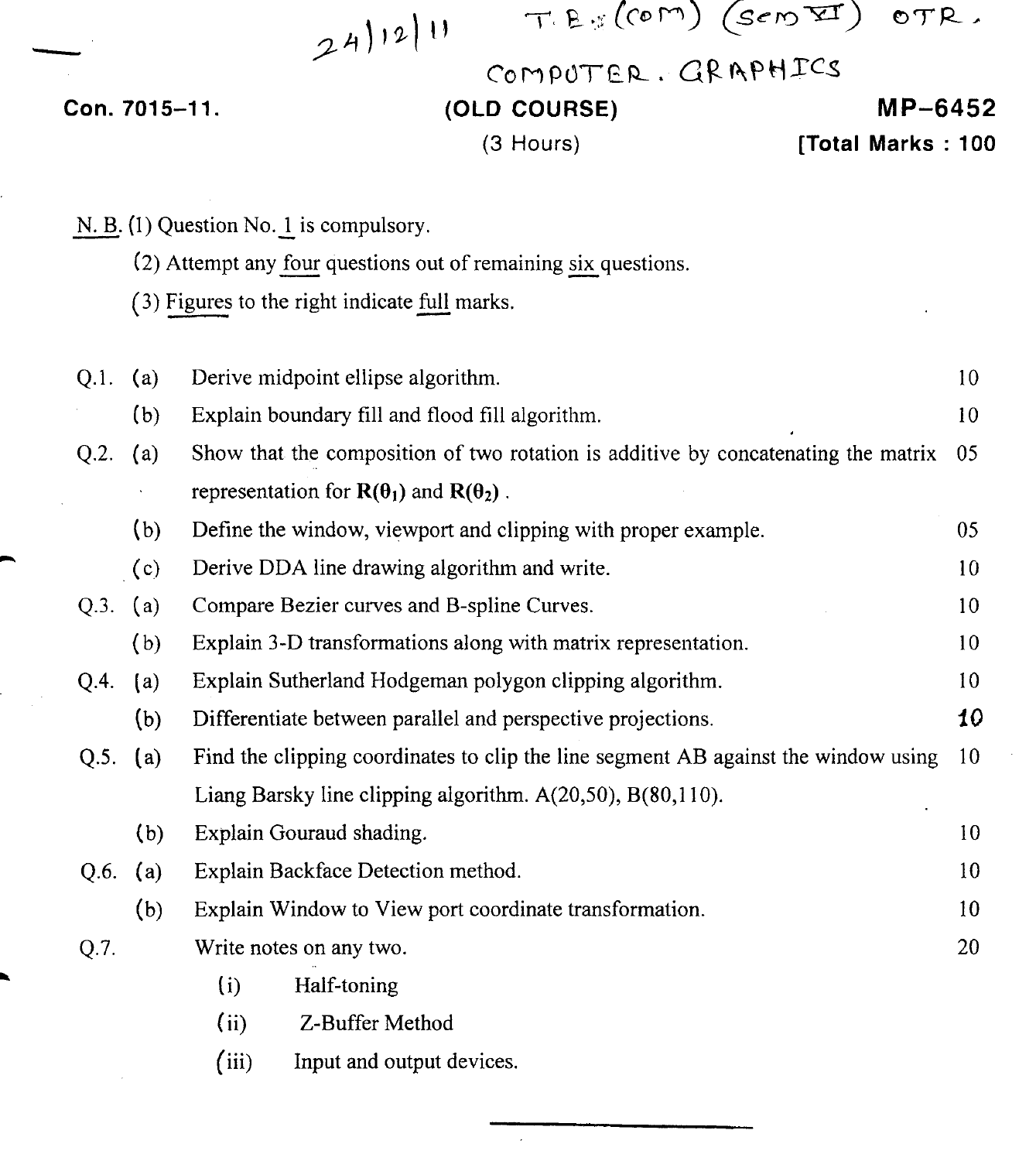|                                                | 24/12/11<br>AGJ 2nd half (j+) 14                                                                                                                                                                         | ᅭ<br>LUI KI<br>DSP                                                                                                                                                                                                                                                     |                          |  |
|------------------------------------------------|----------------------------------------------------------------------------------------------------------------------------------------------------------------------------------------------------------|------------------------------------------------------------------------------------------------------------------------------------------------------------------------------------------------------------------------------------------------------------------------|--------------------------|--|
|                                                | Con.- 7008-11.                                                                                                                                                                                           | (OLD COURSE)                                                                                                                                                                                                                                                           | <b>MP-6448</b>           |  |
|                                                |                                                                                                                                                                                                          | (3 Hours)<br>[ Total Marks: 100                                                                                                                                                                                                                                        |                          |  |
|                                                | N.B.: (1) Question No. 1 is compulsory.<br>(3) Assume suitable data if required.                                                                                                                         | (2) Attempt any four questions from the remaining six questions.                                                                                                                                                                                                       |                          |  |
| Q.1(a)<br>(b)                                  | Is a stable filter is always casual? Yes or no, justify?<br>computing the DFT only once.                                                                                                                 | $x_1(n)=\{1,2,3,4\}$ and $x_2(n)=\{5,6,7,8\}$ . Find $X_1(k)$ and $X_2(k)$ of the above sequences by                                                                                                                                                                   | (5)<br>(5)               |  |
|                                                | (c) Find the number of real multiplications and real additions required to find DFT for 32-<br>point signal. Compare them with the number of computations required if FFT algorithm is<br>used.          |                                                                                                                                                                                                                                                                        |                          |  |
| (d)                                            | Write the properties of the twiddle factor in FFT.                                                                                                                                                       |                                                                                                                                                                                                                                                                        | (5)                      |  |
| $Q.2$ <b>b</b> )                               | where overlap add and overlap save methods are used?                                                                                                                                                     | Given $X(k) = \{2, -6j, 2-8j, 6j, 2, -6j, 2+8j, 6j\}$ , find $x(n)$ by using IFFT algorithm. Explain                                                                                                                                                                   | (10)                     |  |
| (b)                                            | $x_1(n) = \cos(2\pi n/N)$<br>$x_2(n)$ = sin(2 $\pi n/N$ )                                                                                                                                                | Perform circular convolution of following signals using DFT/IDFT technique<br>0≤n≤N-1<br>0≤n≤N-1                                                                                                                                                                       | (10)                     |  |
| $Q.3.$ $p)$                                    | corresponding amplitude and phase spectrum.                                                                                                                                                              | Derive the DFT of the sample data sequence $x(n) = \{1, 1, 2, 2, 3, 3\}$ and compute the                                                                                                                                                                               | (10)                     |  |
| (b)                                            | of the following sequences:<br>$x_1(n) = \{4,1,2,3\}$<br>$x_2(n) = (2,3,4,1)$<br>$x_3(n) = (3, 4, 1, 2)$<br>$x_4(n) = {4,6,4,6}$                                                                         | If x (n)={1,2,3,4} find DFT X(k). Using X(k) obtained above and not otherwise find the DFT                                                                                                                                                                             | (10)                     |  |
|                                                |                                                                                                                                                                                                          | Q.44) Design a digital Butterworth filter that satisfies the following constraint using bilinear                                                                                                                                                                       | (10)                     |  |
|                                                | transformation. Assume T=1 sec.<br>$0.9 \leq  H(e^{j\omega})  \leq 1$<br>$ H(e^{j\omega})  \leq 0.2$                                                                                                     | 0 ≤ ω ≤ π/2                                                                                                                                                                                                                                                            |                          |  |
| (b)                                            | $x_1(n) = x_2(n) = \{1,1,1\}$                                                                                                                                                                            | 3π/4≤ω≤ π<br>Determine the convolution of the following sequence using DFT property:                                                                                                                                                                                   | (10)                     |  |
| $Q.5.$ $($ a                                   |                                                                                                                                                                                                          | Design an FIR digital filter to approximate an ideal low filter with passband gain of unity,<br>cut off frequency of 850 Hz and working at a sample frequency of f <sub>s</sub> = 5000Hz. The length<br>of the impulse response should be 5. Use a rectangular window. | (10)                     |  |
| (b)                                            |                                                                                                                                                                                                          | Prove that FIR filter having odd length and positive symmetric have a linear phase.                                                                                                                                                                                    | (10)                     |  |
| Q.6(a)<br>(b)                                  | $z=-1$ and $z=1$                                                                                                                                                                                         | Derive the composite radix for 6=2.3 algorithm and draw the flow graph.<br>The transfer function of a discrete-time system has poles at z=0.5, z=0.1±j0.2 and zeros at                                                                                                 | (10)<br>(10)             |  |
|                                                | (iii) develop the difference equation<br>(iv) find if the system is stable.                                                                                                                              | (i) sketch the pole-zero diagram for the system<br>(ii) derive the system transfer function H(z), from the pole-zero diagram                                                                                                                                           |                          |  |
| $Q.7$ $(h)$<br>(b)<br>$\left( c\right)$<br>(d) | Draw single 2 radix butterfly for DIT-FFT and DIF-FFT.<br>Explain any four properties of the Z transform.<br>Write a note on the structure of IIR filter.<br>Write a note on Discrete Hilbert transform. |                                                                                                                                                                                                                                                                        | (5)<br>(5)<br>(5)<br>(5) |  |

 $\label{eq:2.1} \frac{1}{2} \int_{\mathbb{R}^3} \frac{1}{\sqrt{2}} \, \frac{1}{\sqrt{2}} \, \frac{1}{\sqrt{2}} \, \frac{1}{\sqrt{2}} \, \frac{1}{\sqrt{2}} \, \frac{1}{\sqrt{2}} \, \frac{1}{\sqrt{2}} \, \frac{1}{\sqrt{2}} \, \frac{1}{\sqrt{2}} \, \frac{1}{\sqrt{2}} \, \frac{1}{\sqrt{2}} \, \frac{1}{\sqrt{2}} \, \frac{1}{\sqrt{2}} \, \frac{1}{\sqrt{2}} \, \frac{1}{\sqrt{2}} \, \frac{1}{\sqrt{2}} \,$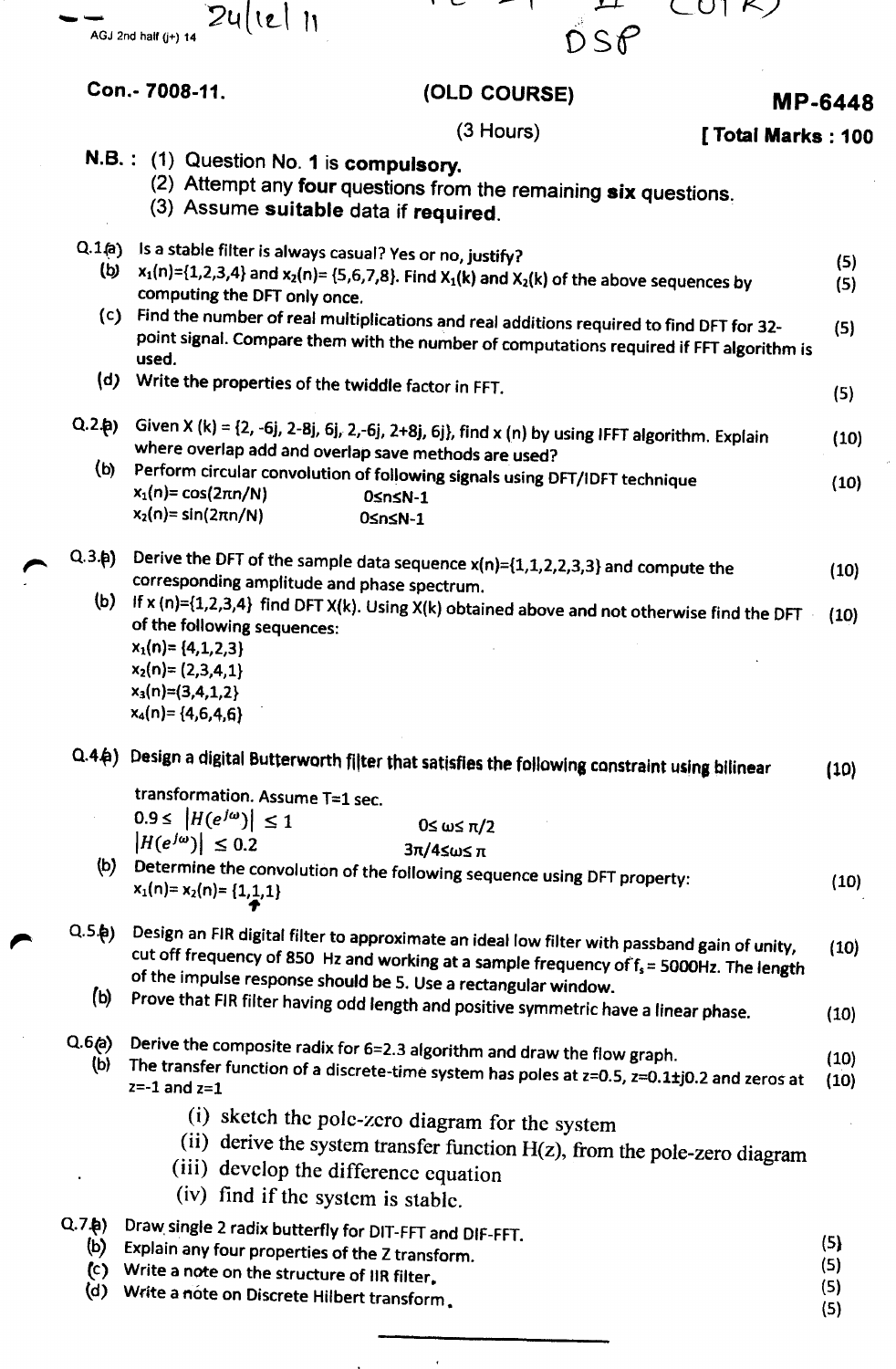AGJ 2nd half (j+) 13

# *.5e'M~* (dT~ web Technology.

### Con. - 7004-11.

### (OLD COURSE)

### **MP-6445**

- (3 Hours) [Total Marks: 100
- N.B.: (1) Question No. 1 is compulsory.
	- (2) Solve any four questions from the remaining six questions.
	- (3) Assume suitable data wherever required.

| Q.1. (a) Explain the CSS with examples.<br>(b) Explain methods of HTTP protocol.                                                                                                               | (5)                |
|------------------------------------------------------------------------------------------------------------------------------------------------------------------------------------------------|--------------------|
| (c) Write HTML program which includes Tables, Hyperlink, Character formatting, order and                                                                                                       | (5)                |
| unordered list to display your Resume.                                                                                                                                                         | (10)               |
| Q.2. (a) Explain the five ASP objects in details.                                                                                                                                              | (10)               |
| (b) Write HTML program to link images and multimedia documents (i.e. animations and sounds).                                                                                                   |                    |
| Q.3. (a) Write HTML code to design a form with buttons red, green, blue and image.                                                                                                             | (10)<br>(10)       |
| Write JavaScript code that will change the background color and background image of the<br>page when user clicks on the particular button.                                                     |                    |
| (b) Explain life cycle of Java Servlets. Differentiate between ASP and JSP.                                                                                                                    | (10)               |
| Q.4. (a) Write HTML code to accept input from the user for course registration.<br>Input will include Name, Age and Email-id. Write code for validating input data.                            | (10)               |
| (b) Explain frameset, frame, noframe, iframe tags, scrolling and frame border with example. (10)                                                                                               |                    |
| Q.5. (a) What is cookies? How to create and retrieve cookies in ASP?<br>(b) Explain E-commerce Types with e-shop and Online Payment.                                                           | (10)<br>(10)       |
| Q.6. (a) How is JSP request processed by a Web browser? Explain with diagram.<br>(b) Write a program in ASP to display system date and time.<br>(c) Explain Form tag with get and post method. | (10)<br>(5)<br>(5) |
| Q.7. Write short notes on:<br>(a) Java Servlets<br>(b) ActiveX Objects<br>(c) Internet Banking (d) CGI and Perl                                                                                | (20)               |